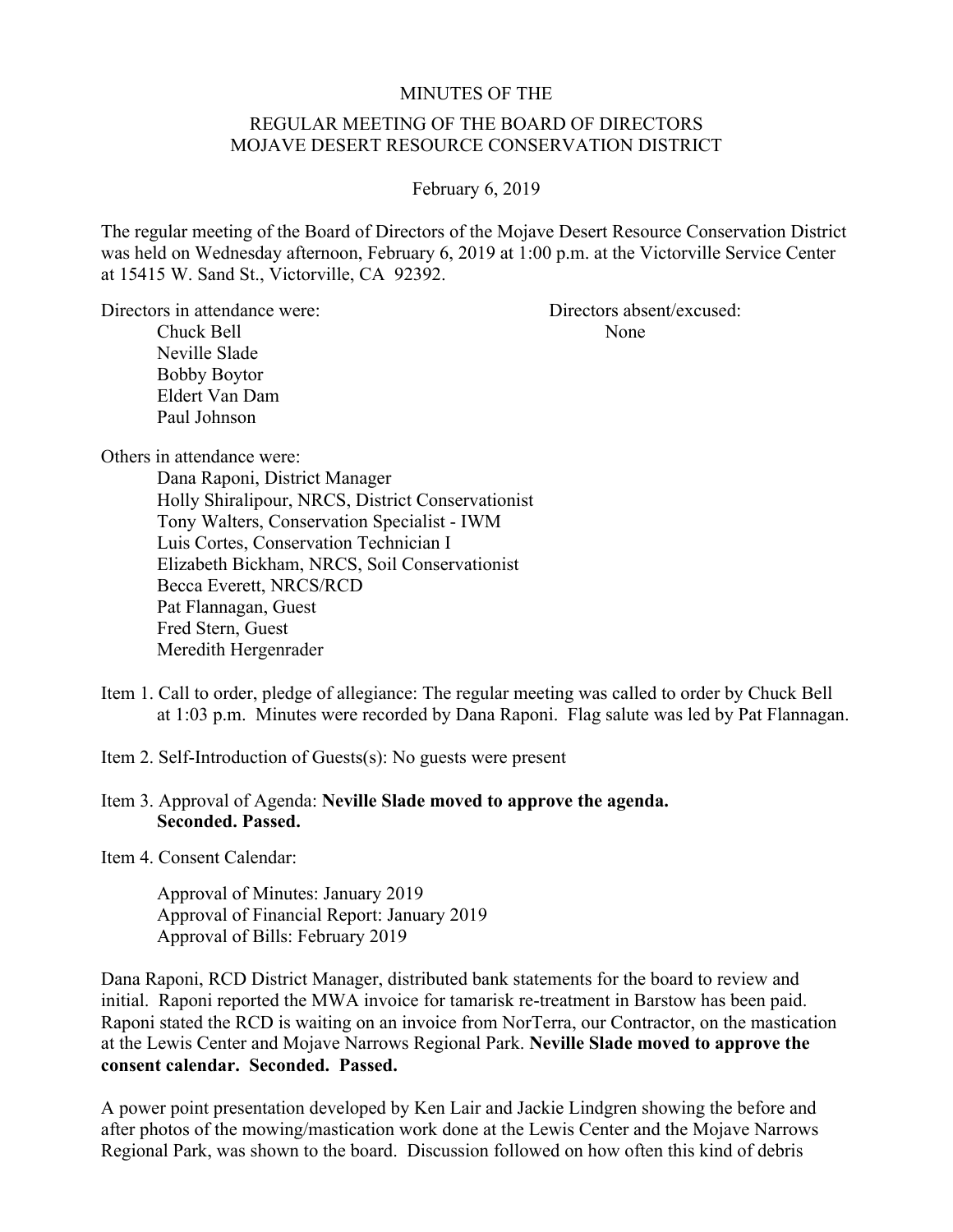clearing will need to be done, fire being the natural debris removal tool, and the amount of tumbleweed seed left from the mowing/mastication that will lead to new growth. Bell stated there is currently an MOU in place between Mojave Narrows Regional Park and Lee Graham allowing monitored cattle grazing to help alleviate the new weed growth issue.

Item 5. District Conservationist's Monthly Report: Holly Shiralipour, NRCS District Conservationist, reported due to the government shutdown and the new farm bill, NRCS is still in a waiting mode. Shiralipour reported Curtis Tarver is the new State Area Conservationist for area 4 and discussed his recent visit to the Victorville Field Office to introduce himself and speak with staff. Shiralipour stated Tarver would like to attend an RCD Board Meeting in the near future. Shiralipour discussed the government shutdown, possible consequences should the shutdown continue and program processes once NRCS is fully up and running again. Shiralipour discussed the cover crop demonstrations planted at two producer farms in November of 2018, stating the workshop is still planned for March. Shiralipour discussed a recent security incident caught on camera involving a minor stealing from vehicles in not only our parking lot but from the businesses across the road. Discussion followed. NRCS employees are currently creating a list of objects that were stolen from the Federal vehicles. Shiralipour stated the NRCS is still awaiting the camera and security system for the Victorville Service Center. Shiralipour reported there is possible funding to assist an RCD in forming an Envirothon Team.

Item 6. District Manager's Report: Dana Raponi, RCD District Manager, reported she had received a call from Mandy Parks, Inland Empire RCD, concerning funding for projects in the San Bernardino mountains. Raponi explained the funding would be distributed by the Inland Empire RCD for Cal Fire approved projects. Raponi stated this funding could be used for the ReLeaf program and to possibly fund Cheryl Nagy's salary. Raponi stated an MOU would need to be put into place between Inland Empire RCD and the Mojave Desert RCD.

Item 7. ReLeaf Project: Cheryl Nagy's report was in the director books for review. Raponi stated there is nothing new regarding the Edison grant. Raponi stated Nagy is going to have a meeting with American Forest concerning the impending grant from them. Raponi stated the pending American Forest grant will cover Nagy's salary for the ReLeaf program until June 2019, before her salary begins to come out of the RCD budget. Discussion followed on funding opportunities, Nagy's job title and description, and how the ReLeaf program and salary was funded. Raponi stated Vic Leader, a business owner and NRCS producer, is applying for a grant to expand his processing capacity to process more lumber in the San Bernardino mountains. Raponi stated Vic Leader has been in the area working with NRCS for many years. Bell stated the RCD sent a letter of support for his grant.

Item 8. Irrigation Water Management: Tony Walters, Irrigation Water Management Specialist, reported he and Luis Cortes have been conducting follow up visits to homeowners, and has an upcoming workshop at Victor Valley Museum on Saturday, February 23, 2019. Walters reported he will be attending a Baja Sub-area Advisory Committee (SAC) meeting in Newberry Springs on February 21, 2019. Walters stated he has a meeting set up with Nick Schneider at MWA to discuss the specifics for the swamp cooler study. Discussion continued regarding flow meter funding and availability. Bell explained the MWA funded swamp cooler study to those attending. Walters stated he and Cortes had visited Las Flores Ranch to GPS irrigation canals and begin performing the irrigation assessment to determine how many gate valves are needed, how many gate valves need to be replaced and existing/replacing pipelines. Walters stated there has not been much maintenance in these areas for some time, so through this grant these items can be replaced. Walters reported he and Cortes will be attending a National NRI training in Tucson, Arizona, the end of February. Discussion followed.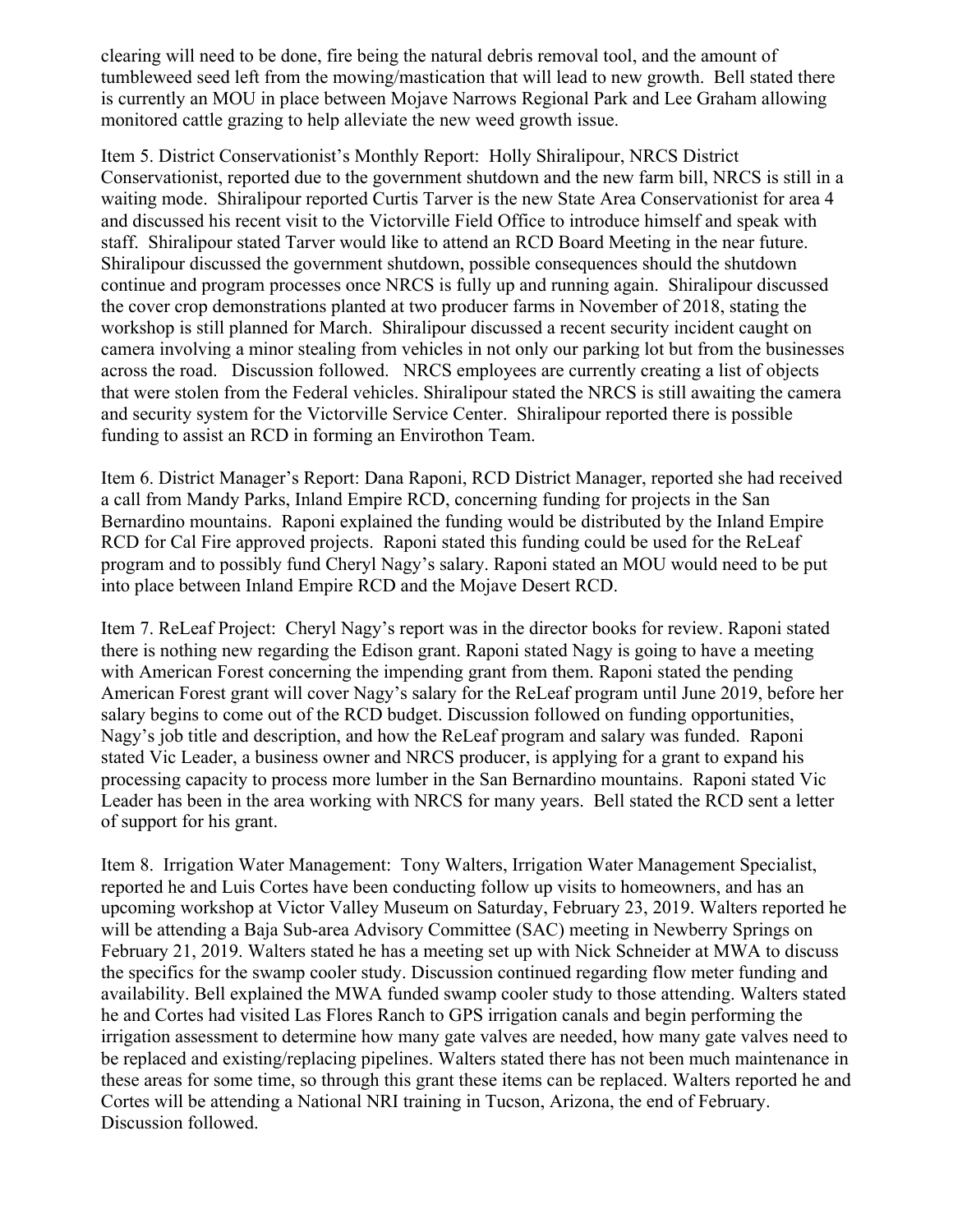Item 9. Mojave Weed Management Area: Bell asked about an upcoming Mojave Weed Management Area, scheduled conference call meeting. Raponi stated she had sent out emails, with information regarding grant projects for weed management areas, and asked for agenda items for the upcoming meeting, but had not received any response. Discussion followed.

Item 10. Old Business:

- a. RC&D Program Update: Nothing new at this time.
- b. Conservation Easements/Mitigation: Raponi stated Stephanie Pacheco from Tetra Tech had contacted her regarding a possible mitigation. Raponi stated this would be a mitigation of .96 acres. Discussion continued regarding the area and size of the property. Raponi stated there is another possible mitigation for a site in Adelanto.
	- 1. Recurrent Energy (Victor-Phelan)
	- 2. Oro Grande Wash (MWA)
	- 3. Sun Power
	- 4. Barstow Sanitary Landfill
- c. Mojave Water Agency FY 2017-2018 Weed Removal Program: Bell stated they will know more on re-treating the tamarisk in the Spring, when they can survey the areas. Bell stated he didn't think there would be much funding from the Bio fund for weeds in the next fiscal year. Bell reported the Mojave Water Agency had agreed to allot Fish and Wildlife a substantial amount from the Bio fund to purchase water rights in Baja. Discussion followed.
- d. Sand Blow/Fugitive Dust/Erosion Control: Nothing new at this time.
- e. Dairy Issues: Nothing new at this time.
- f. Update on Camp Cady: Raponi stated she had contacted Alisa Ellsworth concerning a new battery for the HOBO Weather Station at Camp Cady and charging it to the Bio fund. Ellsworth had consented for the district to purchase the battery and charge it to the Bio fund for Camp Cady. Raponi stated that Bickham finished her report of the rehabilitation/restoration area and copies are available.
- g. Raven Issue: Bell stated according to Bobbie Willhite, San Bernardino County Agriculture Commissioner, there will not be any type of ordinance regarding the misuse of propane cannons for raven control. Boytor stated the representative from Flock Free will be in the area next week. Discussion followed on assisting Willhite in meeting with the Flock Free representative, the Flock Free Raven irritant product bothering the eyes of cattle and the price of the products. Raponi reported Willhite had responded to the email Bell had sent regarding Industrial Hemp, stating the State of California has not yet completed the Industrial Hemp regulations. Once the regulations are completed, the San Bernardino County counsel will need to review them before they proceed. Bell stated neither Willhite nor a San Bernardino County representative will be attending an RCD board meeting until the County regulations are completed. Discussion continued regarding county involvement with the Industrial Hemp regulations and a representative from the state of California speaking at the local Work Group meetings.
- h. Grant Funding Opportunities: This item covered under New Business below.
- i. Tamarisk Alliance Bio Control: Bell reported Tom Dudley will continue to monitor the beetles. After discussion Tamarisk Bio-Control will remain a separate item on the agenda.
- j. Regulations for Standards for Different Levels' of Mulch/Compost: Bell reported the San Bernardino County ordinance will cover green waste mulch and bio solids and stated compost will not be regulated. Johnson inquired on the benefit for the district to partner with NRCS, or RCD staff to complete research on the feasibility of creating another outlet for manure from the Dairy's. Discussion followed on the possibility of forming a co-op to stimulate a specific operation to deal with compost from the High Desert Dairies. Some topics to research would be a location to truck compost to and cost to truck it to the location. Bell inquired who, from NRCS, can possibly assist in looking into the feasibility of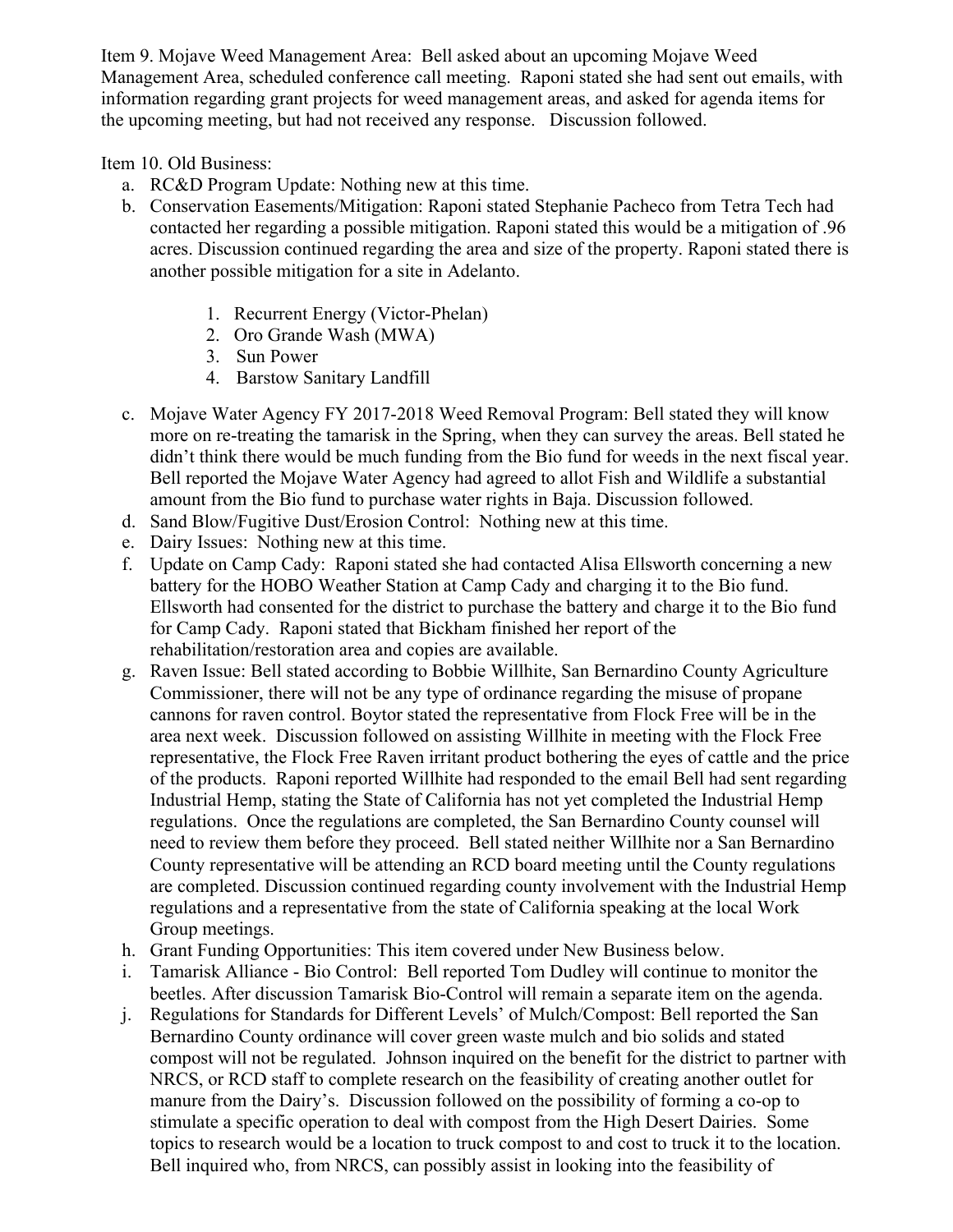establishing a compost operation to primarily facilitate dairy manure. Discussion continued regarding compost, possible grant opportunities for healthy soils and partnering with companies who are already making compost. Shiralipour stated she could assist in these areas. Bell asked for background information from NRCS and for this topic to be put on the agenda for the March board meeting. Discussion followed regarding the guidelines and specifications of the description of what makes something organic.

- k. Federal Review of DRECP RCD Involvement: Nothing new at this time.
- l. Comments on the WMRNP Plan Amendment: Nothing new at this time.
- m. Ramp Down in Baja to 35%: Nothing new at this time.
- n. Mojave Riverbed Fire Hazard Debris Clearing: Bell suggested taking Ellsworth, Fish and Wildlife, on a ride through the Mojave Narrows Regional park riverbed to determine if Fish and Wildlife wanted more clearing in this area. Discussion followed on mastication and the existence of pepperweed in the Mojave Narrows riverbed area. Slade stated he had spoken with Steve Myers, a wildlife biologist, concerning how cattle overgrazing, intensive grazing and not resting, has devastated riparian areas, but it is not the case in today's cattle prescribed grazing. Slade further discussed the need for more management in this area. Bell suggested the need for creating a working group, headed by Rick Piercy, to create a plan and propose it to a bigger group. Discussion followed on the effects of fire, the need for range transects to study the plants present, and the need for science to manage the areas. Johnson stated proper guidance is the most important aspect in this area.
- o. Attempt to Exempt Well/Pump Rigs via Legislation: Bell stated he and a local well driller will be meeting with Assemblyman Obernolte in Hesperia on Friday February 9, 2019, to inquire about a way to obtain exemption for pump rigs under the Tier 4 standards. Discussion followed regarding the DMV's involvement in regulating and citing individuals who don't conform to the Tier 4 standards.
- p. Mojave Narrows Fire Protection & Restoration Plan Meeting Feb 5, 2019: Bell asked Raponi to leave this item on the agenda and remove Mojave Riverbed Fire Hazard Debris Clearing.

Item 11. New Business:

- a. Review and Possible Rescission of Project #6 of the Mojave Water Agency Workplan RCD's Role as Funding Passthrough for Research to Acquire BAP Water Rights in BAJA: Bell explained the RCD's role in the MWA workplan was to act as a funding passthrough for a Fish and Wildlife chosen consultant to research water rights in Baja for possible purchase. Bell stated the RCD's roll was not to purchase the water rights but to only pay the Fish and Wildlife consultant. Bell explained because of possible competing interest, concern has been expressed about being a funding passthrough. Bell stated he had contacted Ellsworth with Fish and Wildlife and Lance Eckhart with Mojave Water Agency and both were very understanding of the situation. Bell requested board action to drop item #6 from the districts MWA workplan. **Neville Slade made a motion to rescind project #6 - Funding Passthrough for Research to Acquire BAP Water Rights in BAJA, of the RCD/MWA 2019/2020 workplan. Seconded. Passed.**
- b. RCD Letter to S.B. County and State Lands Commission RE: Solar Project Resource Issue Drafted by Pat Flannagan/Neville Slade/Ken Lair/Chuck Bell: Bell explained he wanted the board to be aware of this letter being drafted mostly by Pat Flannagan concerning the resource issues of solar projects. As the district cannot be a supporting or opposing entity in this situation, it can express concern with resource issues and offer assistance with such matters as soil types, plant types, reclamation and restoration plans per project. Bell explained that he, Flannagan, Lair, Slade and NRCS will be involved with this resource project. Flannagan discussed the particulars of a substantial resource document and stated it can be linked as a resource reference for comment letters. Discussion followed on various